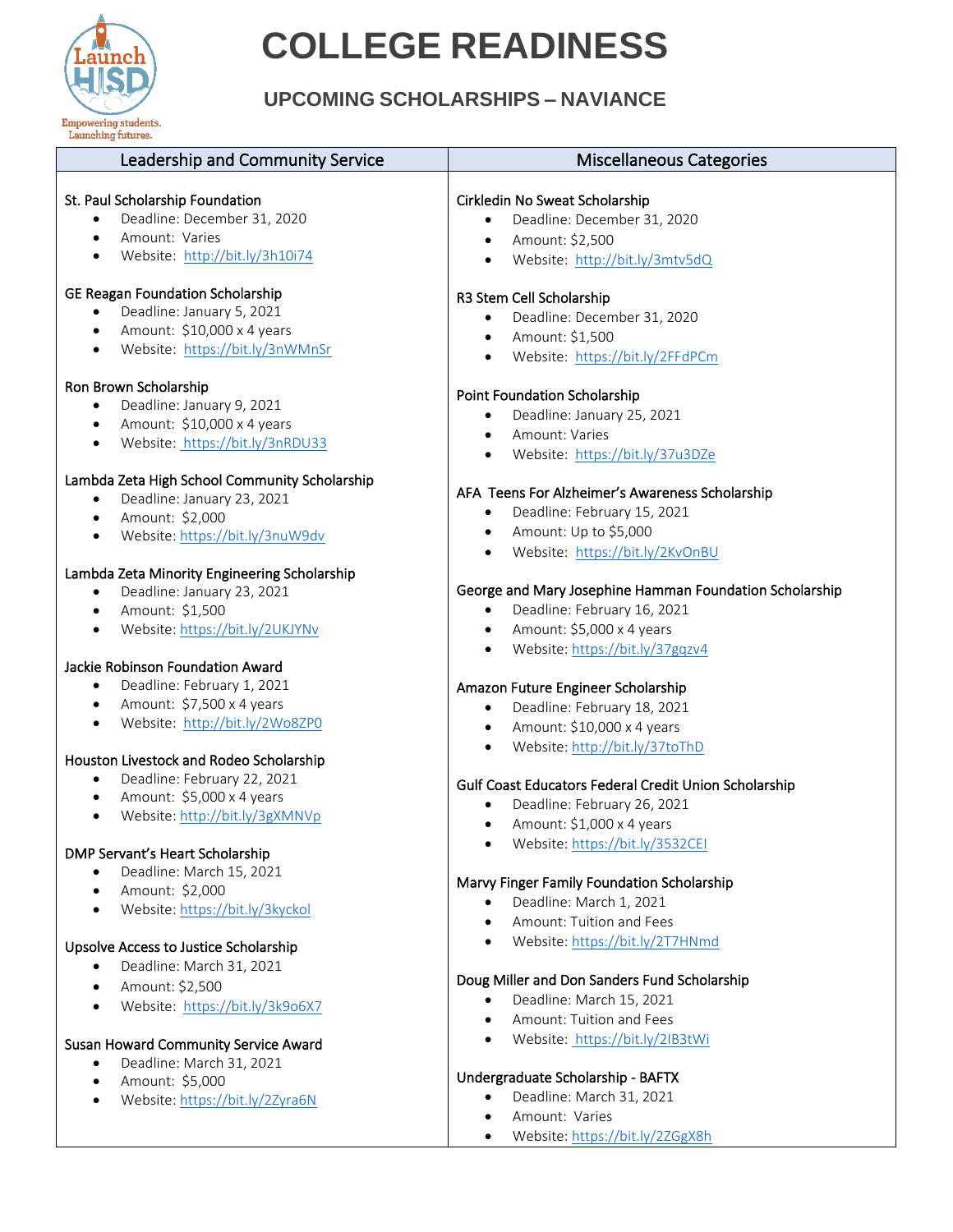

# **COLLEGE READINESS**

#### **UPCOMING SCHOLARSHIPS – NAVIANCE**

| HMAC Aster Lee Mock Scholarship<br>Deadline: April 1, 2021<br>$\bullet$<br>Amount: Varies<br>$\bullet$<br>Website: https://bit.ly/3nuV2dP<br>$\bullet$<br>HMAC Metropolitan Community Scholarship<br>Deadline: April 1, 2021<br>$\bullet$<br>Amount: Varies<br>$\bullet$<br>Website: https://bit.ly/3nuV2dP<br>$\bullet$<br>HMAC Johnson and Cheryl Austrie S.E.E.D. Scholarship<br>Deadline: April 1, 2021<br>$\bullet$<br>Amount: Varies<br>$\bullet$<br>Website: https://bit.ly/3nuV2dP<br>$\bullet$ | WiseGeek Entrepreneurship Matters Scholarship<br>Deadline: May 1, 2021<br>$\bullet$<br>Amount: \$500<br>$\bullet$<br>Website: https://bit.ly/36EGW2N<br>$\bullet$<br>Elevate Mental Health Awareness Scholarship<br>Deadline: May 30, 2021<br>$\bullet$<br>Amount: \$500<br>$\bullet$<br>Website: https://bit.ly/2IHJTHQ<br>$\bullet$<br>Elevate WiseGeek LGBTQ+ Awareness Scholarship<br>Deadline: July 1, 2021<br>$\bullet$<br>Amount: \$500<br>$\bullet$<br>Website: http://bit.ly/2IXolaa<br>$\bullet$ |
|---------------------------------------------------------------------------------------------------------------------------------------------------------------------------------------------------------------------------------------------------------------------------------------------------------------------------------------------------------------------------------------------------------------------------------------------------------------------------------------------------------|------------------------------------------------------------------------------------------------------------------------------------------------------------------------------------------------------------------------------------------------------------------------------------------------------------------------------------------------------------------------------------------------------------------------------------------------------------------------------------------------------------|
| <b>College Affordability Resources and Tools</b>                                                                                                                                                                                                                                                                                                                                                                                                                                                        | Raise.Me (Earn micro-scholarships for college)<br>Deadline: Varies<br>$\bullet$                                                                                                                                                                                                                                                                                                                                                                                                                            |
| Naviance - Scholarship search<br>https://connection.naviance.com/auth/fclookup                                                                                                                                                                                                                                                                                                                                                                                                                          | Amount: Varies<br>$\bullet$<br>Website: https://www.raise.me/<br>$\bullet$                                                                                                                                                                                                                                                                                                                                                                                                                                 |
| <b>College Greenlight</b><br>https://www.collegegreenlight.com/                                                                                                                                                                                                                                                                                                                                                                                                                                         |                                                                                                                                                                                                                                                                                                                                                                                                                                                                                                            |
| <b>Scholar Snapp</b><br>https://www.scholarsnapp.org/                                                                                                                                                                                                                                                                                                                                                                                                                                                   |                                                                                                                                                                                                                                                                                                                                                                                                                                                                                                            |
| <b>Big Future</b><br>https://bigfuture.collegeboard.org/scholarship-search                                                                                                                                                                                                                                                                                                                                                                                                                              |                                                                                                                                                                                                                                                                                                                                                                                                                                                                                                            |
| Student Scholarship<br>http://bit.ly/2KzqrLm                                                                                                                                                                                                                                                                                                                                                                                                                                                            |                                                                                                                                                                                                                                                                                                                                                                                                                                                                                                            |
| FAFSA - Free Application for Federal Student Aid<br>https://fafsa.ed.gov//                                                                                                                                                                                                                                                                                                                                                                                                                              |                                                                                                                                                                                                                                                                                                                                                                                                                                                                                                            |
| TASFA - Texas Application for State Financial Aid<br>http://www.thecb.state.tx.us/reports/PDF/6310.P                                                                                                                                                                                                                                                                                                                                                                                                    |                                                                                                                                                                                                                                                                                                                                                                                                                                                                                                            |